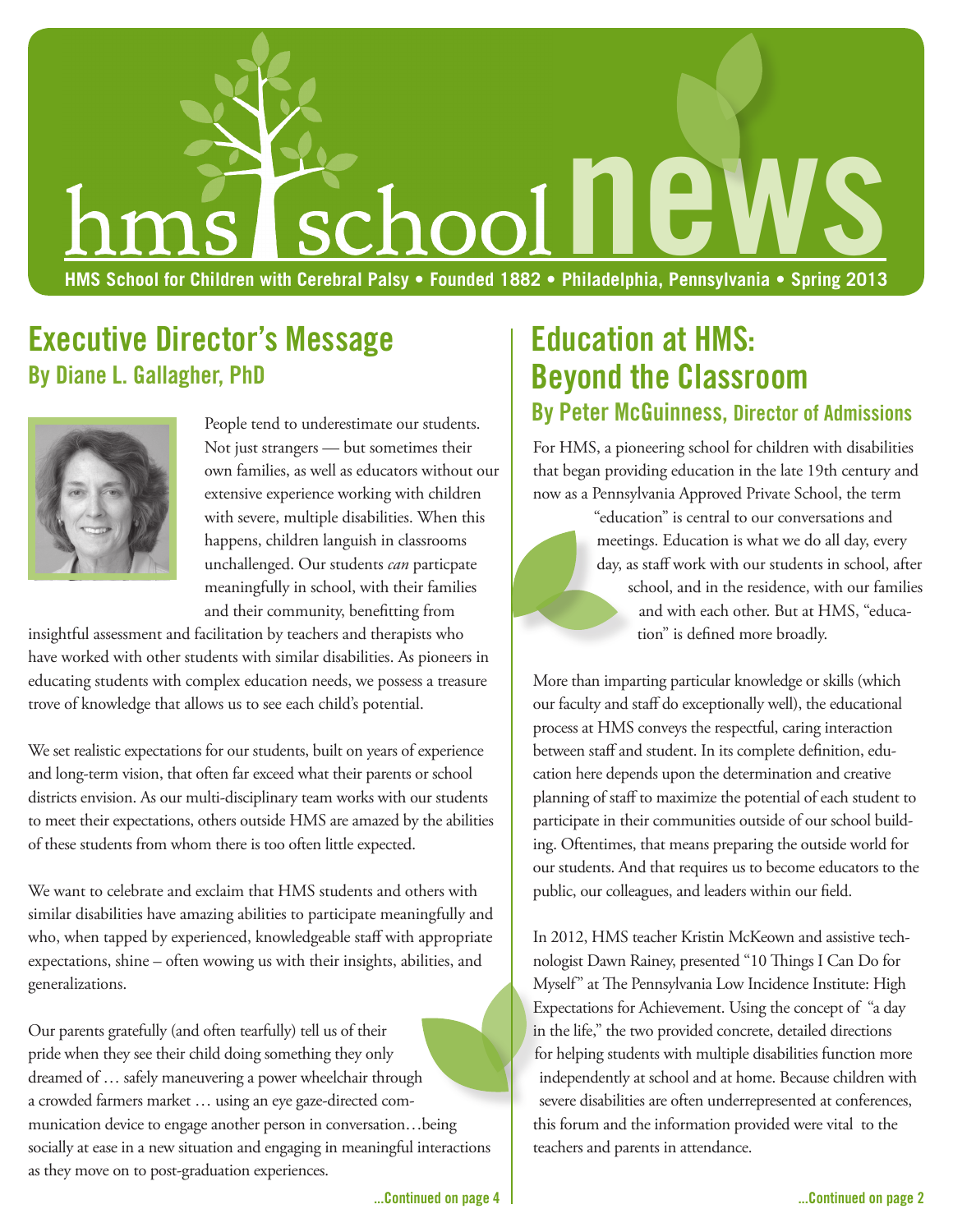

#### **Education at HMS**/From page 1

Throughout the presentation, Dawn and Kristin used the lessons learned at HMS to teach educators and parents from across the Commonwealth how to actively engage children with complex disabilities in their home and school. In doing so, these professionals helped change the perception of our students and their abilities.

Therapists and teachers welcome opportunities to engage in critical research in their areas of specialty. Also, HMS participates in research by partnering with the numerous medical institutions situated within this biotech-rich region.

Publications based on innovative and insightful work at HMS underscores the uniqueness of the HMS education program. In 2012, the *Journal of the Neuro-Developmental Treatment Association*  (NDTA) published, "Going Beyond Speech and Language to Assess Clients' Assistive Technology Needs," by speech/language pathologist and feeding specialist Marianne Gellert-Jones. This article reveals Gellert-Jones's extensive experience in conducting comprehensive assistive technology assessments at HMS.

A few additional examples of educational leadership by our team in the past 12 months include:

"Osteoporosis in Immobilized or Paralyzed Patients," with University of North Carolina at Chapel Hill pediatric orthopedic surgeon, Richard Henderson, MD, PhD, at the 2012 International Society for Clinical Densitometry Match 2012 meeting, in Los Angeles

- **n** Dawn Rainey's presentation at the 2012 Closing the Gap Conference about the new wireless technologies available for integrating computers and augmentive and alternative communications devices with power wheelchairs.
- **n** Dawn Rainey's presentation, "Designing for Efficiency- Strategies for Organizing Vocabulary on AAC Devices for Alternate Access Users" at the International Society for Augmentative and Alternative Communication (ISAAC)

The technology, knowledge and resources that enable us to educate our students are evolving so rapidly that we cannot even try to guess what will be possible for our youngest students upon their HMS graduation. Yet we recognize our obligation to prepare our students for these advances and move nimbly as opportunities present themselves. By educating others to embrace the innovations created here and by others, our staff opens doors to HMS students and students like them in the greater community.

## **Ways to Give to HMS**

*There are many ways to support HMS School. Listed below are various giving options:* 

**Direct Gifts** Tax-deductible gifts of cash or check can be made directly to the school. You can also contribute on-line via Paypal at *www.hmsschool.org*

**Stock Gifts** Transfers can be made in 48 hours or less to our PNC Advisors Account.

**United Way** Employee pledges can be made through United Way of Greater Philadelphia and Southern New Jersey, *Donor Choice Agency #00240*

**Corporate Match** Ask if your employer has a matching gifts program.

**Planned Gifts** Bequests, Charitable Gift Annuities, cash, and other planned gifts can be made to HMS School.

**EITC Program** Corporate donors may qualify for 90% in tax credits for a contribution to HMS School's Scholarship Fund through the Educational Improvement Tax Credit program.

**Gift-in-Kind** If you wish to make a contribution of material goods please contact the school.

*HMS School is a registered 501(c)3 non-profit. All gifts are tax deductible. For more information, please contact Erica Cheslock, Development Associate, at* **echeslock @hmsschool.org** *or 215-222-2566*

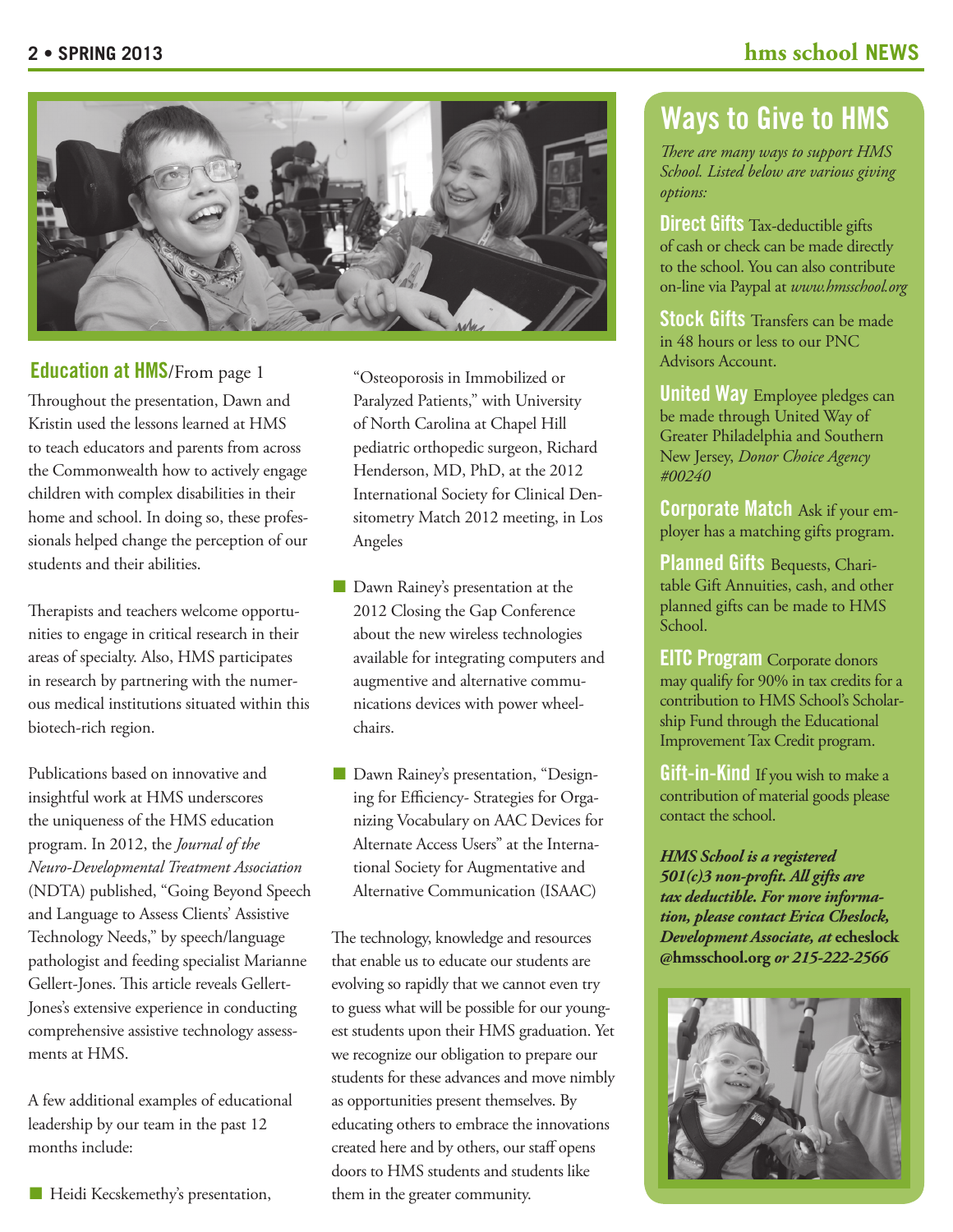#### **hms school NEWS** SPRING 2013 • 3

# **Staff Highlights**

*HMS would like to recognize the following employees for their years of service anniversaries:*

#### **5 Years**

Tyrisha Campbell **|** *CNA* Kiya Jones **|** *CNA* Kristin McKeown **|** *Teacher* Felicia Tillery **|** *CNA* Al Wadler **|** *Director of Finance*

#### **10 Years**

Sheldon Garadetsky **|** *Facilities*

#### **15 Years**

Judy Lynch **|** *Occupational Therapist* Colleen McGowan **|** *Charge Nurse* Mary Taylor **|** *Nursing-Unit Clerk* Anne Peregmon **|** *Physical Therapist*



#### **50 Years!**

We would like to recognize a special milestone of 50 years of service for Mary Ann Wilson! Mary Ann began her work at HMS in 1962 as a house mother and continues her service today in 2013 by assisting students at lunchtime meals. Ms. Wilson enjoys watching children progress in their skills over time and continues to

encourage them to acquire new ones. In honor of Ms. Wilson's 50 years of care-giving at HMS School, the "Mary Ann Wilson Award for Care Giving Excellence" has been created and will be awarded to a Certified Nurse Assistant (CNA) every year, for outstanding accomplishments and performance. Her firm, caring approach to HMS students makes her an ideal role model for CNAs.



#### **A Special Award**

Eiko Fan, HMS School's art specialist, received The Leeway Foundation's 2012 Transformation Award in recognition of her work with individuals of various abilities from HMS School and The Philadelphia Art Museum, as well as her work with wood sculpture. Eiko encourages all of her students to express their own ideas in their

work, no matter what their abilities. The Leeway Foundation's Transformation Awards are granted annually to women and transgender artists who have demonstrated their commitment to social change through their practice of art. The 2012 awards were presented to a diverse group of artists working in a wide range of disciplines including literary arts, performance, music, visual arts, media and folk art.

**Just Ask...** With this newsletter, we kick off an informative column, called "Just Ask." This column will answer questions raised by families related to their HMS child or their family in the context of their child's disability. Topics might range from homesickness to trusts, to long term care and transition, to supporting siblings or coping with one's own fears for their child. Please email your questions to *Editor@ hmsschool.org*. We will print them anonymously alongside their answer and a list of suggested resources.

#### **20 Years**

Barri Alexander **|** *PT/OT Coordinator* Ron Banner **|** *Facilities Maintenance* Talaya Crocker **|** *CNA*

#### **25 Years**

Dee Avegnon **|** *Director of Residental Services* Larry Blickley **|** *Director of Facilities* Ed Contaldi **|** *Teacher* Meredith Cracknell **|** *Speech Therapy Coordinator* Betty DelVacchio **|** *Executive Assistant* Linda Table **|** *Physical Therapy Assistant*

#### **30 Years**

Mindy Olimpi-Zucca **|** *Student Services Coordinator*

# **Parents' Corner**

*Often when a parent first enters HMS with his or her child, they have no idea what to expect, or even what is realistic to expect. Part of our job is to set realistic goals for their children, increasingly setting the bar higher with the ultimate goal of achieving the maximum independence possible. Following is an excerpt from a letter we received from the parent of an HMS alumni talking about their family's journey at HMS.* 

The moment we entered the school on our interview day, Amy was whisked off to work and it was that way ever since….The results were more than we ever expected. Not that I didn't know what Amy was capable of, but I didn't know anyone who knew how to get her to show it to all of us! The list is a big one: from the refining of her mobility issues and keeping her physically healthy in every way, to her developing the ability to live on her own to the extent that she does now, to her flexibility with strangers – a very hard thing for Amy to learn, and her joy for life which was allowed to flourish. But most of all – the biggest surprise – was the ability to communicate with all of us – not only her wants, but her thoughts, fears, sense of humor, and all that came with that. I'll never forget the first time she would actually tell us on her communication device that she was nervous about going to the dentist – and didn't have to just cry in frustration. And now, can you believe that she actually calls us up independently on the phone to talk to us several times a day! This continues to blow us way!

I cannot thank you or tell you enough what you all meant to us at a time when I just couldn't figure it out on my own. You never accept 'what is." You treat each of our children with respect and love, and you have great expectations for each that is encouraged by thinking 'out of the box' forever.

*— Merrill, Hal and Amy Levine*